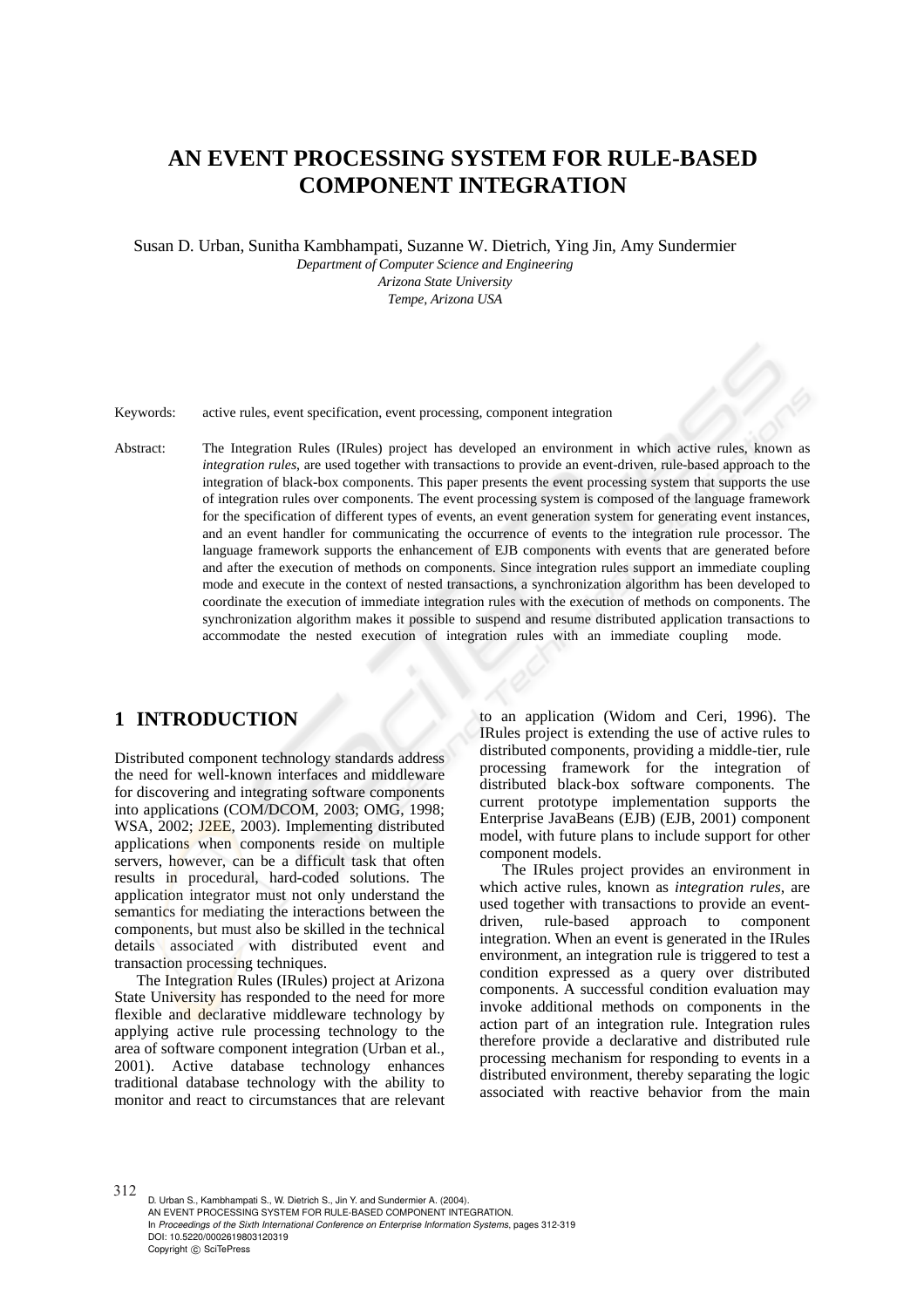application logic expressed within distributed transactions.

One of the challenges of developing the IRules environment has been the design and implementation of the event processing system that supports the execution of integration rules (Kamphampati, 2003). The event processing system is composed of a language framework for the specification of several different types of events, an event generation system for generating instances of each event type, and an event handler for communicating events to the integration rule processor. The IRules language allows for the definition of events that are detected before and after the execution of methods on components and the execution of distributed application transactions. The language framework also supports the specification of events that are generated and published by the internal logic of black-box components as well as events that are generated by sources external to IRules.

To coordinate events with transactional behavior in the IRules environment, we have developed wrappers that serve as proxies for EJB components (Patil, 2003). All method calls are routed through the wrappers. The wrappers are responsible for generating events before and after method execution. The wrappers are also capable of suspending methods to support the nested execution of triggered rules with an immediate coupling mode. A synchronization algorithm uses semaphores implemented with JavaSpaces (Freeman et al., 1999) operations as a distributed communication mechanism. The synchronization algorithm coordinates the execution of application transactions with the nested execution of integration rules before and after the execution of methods on EJB components.

Our research provides an original approach to enhancing black-box components with event generation techniques, addressing issues for control of transactional scope, event handling, and suspension and resumption of activities in component-based integration architectures. These issues are described as future directions within the Business Process Execution Language specification (BPEL4WS, 2002), a standard choreography language for integrating Web Services. The techniques described within this paper, although currently implemented using Java technology, are applicable to other component models and integration languages as well.

The remainder of this paper is structured as follows. Section 2 provides an overview of the IRules environment. Section 3 presents the language framework for the specification of IRules events. The event handling component of the IRules

environment is presented in Section 4. Section 5 provides an overview of the synchronization algorithm for coordinating method execution with rule execution. Our work is discussed in the context of related work in Section 6. The paper concludes with a summary in Section 7.

# **2 OVERVIEW OF IRULES**

Figure 1 provides a high-level view of the functionality of the IRules environment. As shown in Figure 1, EJB components are organized into distributed containers, where each component was purchased or created independently of components in other containers. This specific example illustrates an Investment application from (Urban et al., 2001), consisting of four different containers with purchased software components: a Portfolio container, a Pending Order container, a Stock container, and an Account container.

Although the containers in Figure 1 are independent black-box containers that know nothing about the existence of the other containers, the IRules semantic framework supports the definition of *externalized relationships* (Rumbaugh, 1987) between such containers. These relationships are shown in Figure 1 by lines between components in different containers. For example, the externalized relationship between Stock and Pending Order represents the type of stock that is associated with a pending buy or sell order. Externalized relationships are managed by IRules wrappers around existing EJB components. In addition to externalized relationships, IRules wrappers add other functionality to EJB components, such as extents, derived attributes, stored attributes, and events (Dietrich et al. 2001).

 Application logic is captured through the use of application transactions together with integration rules. Integration rules have been derived from active rules in active database technology (Widom and Ceri, 1996), providing an Event-Condition-Action (ECA) rule form as well as an Event-Action (EA) rule form for responding to events. As shown in Figure 1, when an application transaction executes a method such as Operation k on an EJB component, an event can be generated that triggers the execution of integration rules. These events are referred to as *method events* and can be generated before or after the execution of a method on a component. Integration rules may also be triggered by *internal events*, *application transaction events*, or *external events*. Internal events are events that were defined within a black-box component before the component joined the IRules environment.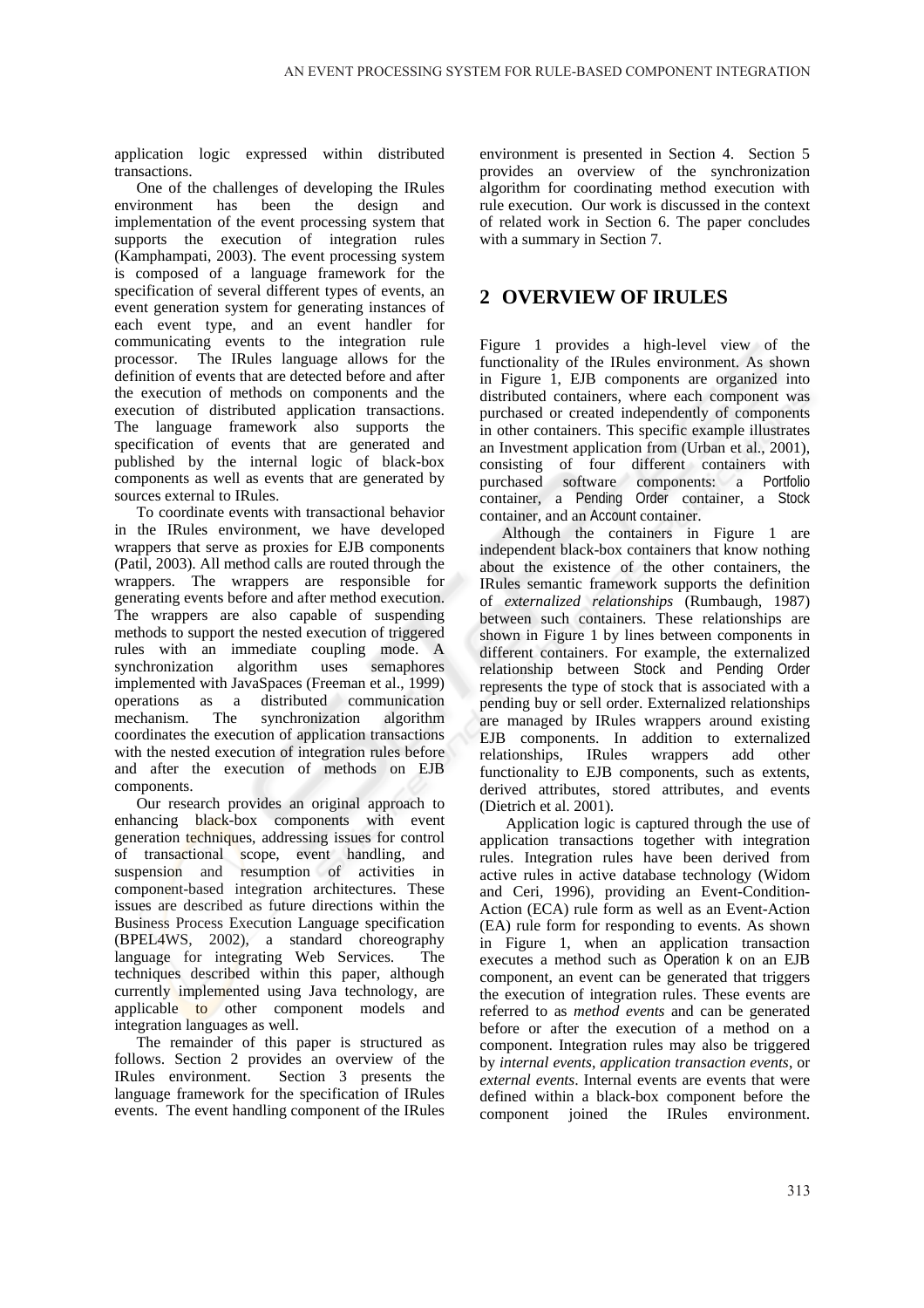Application transaction events are events that can be generated before or after the execution of an application transaction. External events are events that are generated from sources outside of the IRules environment.

The structure of an integration rule is also shown in Figure 1. When an integration rule is triggered by an event, the rule may execute a when condition that is expressed as a simple query over the event object and its parameters. If the condition evaluation is true, then an OQL-based (Cattell and Barry, 2000) define statement allows for the named specification of bindings using a query over the distributed components of the environment. The action of the rule may refer to these bindings when invoking a method of a component or an application transaction.

The rule-based approach to component integration within the IRules environment is expressed using the IRules Definition Language (IRDL) (Dietrich et al., 2001; Urban et al. 2001). IRDL consists of four sub-languages: the Component Definition Language (CDL) for describing components and defining the method and internal events associated with that component, the

IRules Scripting Language (ISL) for describing application transactions, the Event Definition Language (EDL) for defining external and application transaction events, and the Integration Rule Language (IRL) for defining integration rules that respond to events. In the current version of IRDL, ISL is based on the JACL (DeJong and Laird, 2003) scripting language, which is a Java implementation of the Tool Command Language (TCL) (Ousterhout, 1994).

The IRules execution environment is a Jini-based architecture that supports the execution of events, rules, and application transactions over distributed EJB components (Jin et al., 2002). Architectural components include the rule manager for controlling the execution of rules, the transaction manager for the management of transactions, the object manager for providing abstract access to the underlying components of the system, the metadata manager for storing the integration semantics as extracted from the compilation of an IRDL schema, and the event handler for processing events. The Java Messaging Service (JMS) (JMS, 1999) provides asynchronous event notification.



Figure 1: Purchased Components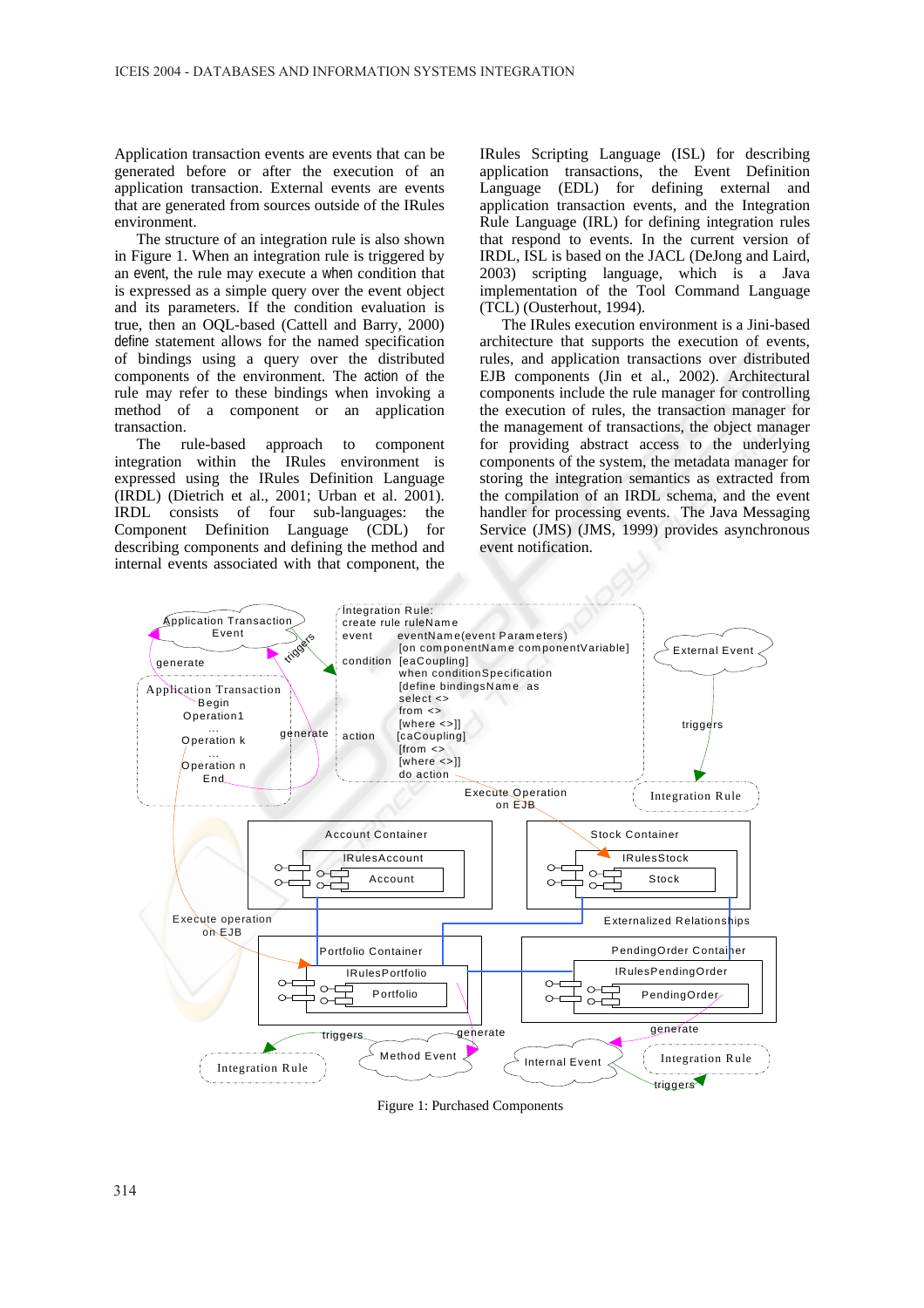## **3 IRULES EVENT DEFINITION**

The subsections that follow illustrate the specification of each type of event supported in the IRules environment.

### **3.1 Event Specification in CDL**

Method and internal events are expressed using CDL since they are associated with component definitions. The syntax of CDL is based on the syntax of the ODMG Object Definition Language (ODL) (Cattell and Barry, 2000). Using the Investment example introduced in Section 2, Figure 2 shows an example of describing a portion of the Stock component to the IRules environment, which includes the definition of a method event. The event specification is composed of an event name and a list of parameters, followed by curly braces that enclose the definition of the details of the event. The method keyword defines the type of the event, while the before keyword is an event modifier, indicating that the event is raised before the execution of the method. The keyword after can be used to define an event raised after the execution of a method. The name and type of the method parameters are also specified. The names of the method parameters in CDL allow for naming the attributes that are to be propagated as parameters to the IRules event.

```
component Stock implements EntityBean 
(extent stocks) 
{ ……… 
 event beforeSetPrice(newPrice) 
           {method before setPrice(double newPrice);}} 
           Figure 2. Example of a Method Event
```
Figure 3 presents the stockBuy rule as an example of an integration rule that is triggered in response to the beforeSetPrice method event. The condition part of the rule includes an OQL-like query expressed over the distributed components of the environment. The when condition checks whether the new price of the stock is less than the current stock price. The action part of the rule does a buy transaction for the stocks that are currently pending.

When an EJB component joins the IRules environment, it is possible that the black-box component is capable of generating and publishing events as part of its internal logic. The IRules environment refers to these events as internal events and allows the use of internal events in the integration process. Since internal events are

associated with components, these events are defined as part of CDL.

| create rule stockBuy                                    |                            |  |  |
|---------------------------------------------------------|----------------------------|--|--|
| event                                                   | beforeSetPrice(NewPrice)   |  |  |
|                                                         | on stock S                 |  |  |
| condition                                               | immediate                  |  |  |
|                                                         | when NewPrice $>$ S.price  |  |  |
| action                                                  | <i>immediate</i>           |  |  |
|                                                         | from Pn in S.pendingTrades |  |  |
| where S.price <= Pn.desired Price and                   |                            |  |  |
|                                                         | Pn.pnaction="buy"          |  |  |
|                                                         | do buyStock(S,Pn)          |  |  |
| Figure 3. Example of an Integration Rule Triggered by a |                            |  |  |
| Method Event                                            |                            |  |  |

As an example of an internal event, Figure 4 presents the specification of the afterUpdateCash event within the StockBroker\_PastHolding component of the Portfolio container. This is an event that is generated as a result of the execution of an update operation on the cash value of a portfolio. Internal events are always after events, since the IRules environment has no control over the execution of the internal logic of a black-box component. As a result, an event modifier is never specified for internal events. The event handler currently supports internal events published by EJB components using the JMS system. Internal events must specify the proprietary name and message type of the event that accompanies the JMS message. In Figure 4, the updateCashEvent token is the name of the event that is sent to the appropriate JMS topic (i.e., a data structure for collecting JMS messages) by the blackbox component. The map token represents the JMS map message type with its corresponding parameters.

| component     | StockBroker_PastHolding                  | <i>implements</i> |
|---------------|------------------------------------------|-------------------|
| EntityBean    |                                          |                   |
| (extent       | pastHoldings)                            |                   |
| {relationship | Stock pastStock                          |                   |
|               | inverse Stock::soldBy;                   |                   |
| event         | afterUpdateCash (portfolioID, cashValue) |                   |
|               | {internal_map(int portfolioID, float     |                   |
|               | cashValue) updatecashEvent};};           |                   |
|               | Figure 4. Example of an Internal Event   |                   |

#### **3.2 Event Specification in EDL**

Application transaction events and external events are defined using EDL. Since application transactions in IRules are defined using ISL, Figure 5 provides an example of the sellStockOnNewPO ISL transaction for selling stock. The code in the body of the transaction uses JACL syntax. The newinstance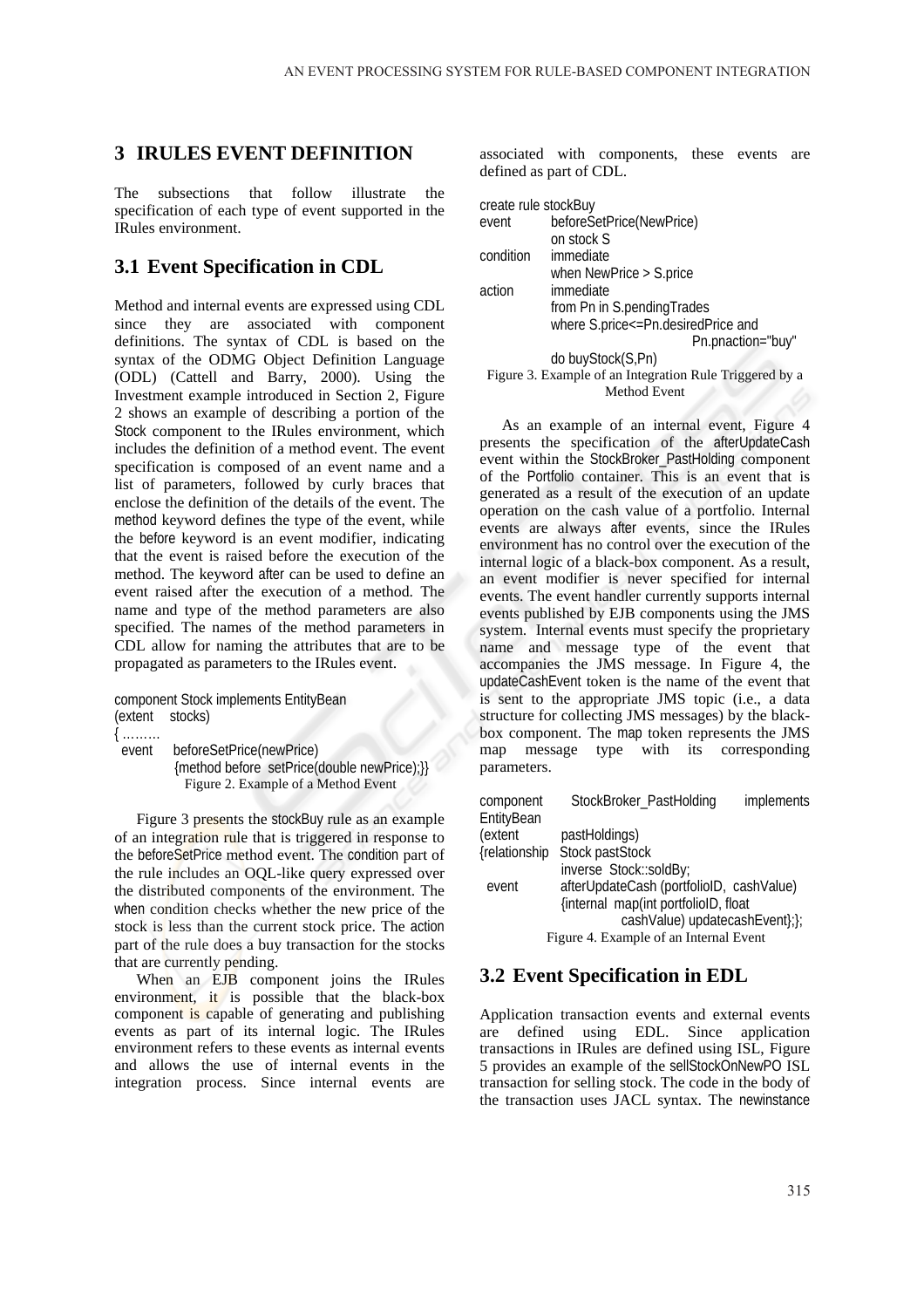command is a JACL extension command used to create a new instance of a PortfolioSessionBean. The sellStock method is then executed on PortfolioSessionBean and the PendingOrderComponent status is set to 'executed'. The last step in the body does the task of printing the status of the pending order by executing printSellInfo extension command.

application transaction

sellStockOnNewPO(string stockId, float price, string portfolioId, int numOfShares, PendingOrder pn) tcl newInstance,printSellInfo { set session [newInstance PortfolioSessionBean] \$session sellStock \$stockId \$price \$portfolioId \$numOfShares \$pn setStatus "executed" printSellInfo \$pn} Figure 5. Example of an Application Transaction in ISL Figure 6 illustrates the specification of an

application transaction event, named afterSellStockOnNewPO, that is generated after the execution of the sellStockOnNewPO application transaction specified in Figure 5.

event afterSellStockOnNewPO(stockId, price, portfolioId, numOfShares, pn)

{ appTrans after sellStockOnNewPO(String stockId, float price, String portfolioId, int numOfShares, PendingOrder pn);}

Figure 6. Example of an Application Transaction Event

Since it is likely that the application integration process may need to monitor events from external sources, the IRules environment supports the definition and use of external events. We assume that external events are generated using JMS. External events are defined in the same manner as internal events and must therefore specify the proprietary name and message type of the event that accompanies the JMS message. There is no modifier explicitly stated with external events since they are inherently after events.

Figure 7 gives an example of an external event in the context of the Investment application that monitors changes in stock prices from the stock market. The afterStockMarketQuote event is defined as a JMS map message type with an originating event name of TickerEvent. Within the Investment application, the occurrence of this event can be used to update local information about stock prices.

event afterStockMarketQuote(stockId, newPrice) {external map(String stockId, double newPrice) TickerEvent;} Figure 7. Example of an External Event

### **4 THE EVENT HANDLER**

The IRules framework uses the publish-subscribe approach of JMS to support asynchronous message passing during rule execution. Method and application transaction events are sent to a predefined IRules Event Topic. Internal and external events are sent to a proprietary JMS topic that must be made known to the IRules environment. The IRules Event Handler listens to the relevant topics and communicates event information to the rule processor using a push strategy.

As shown in the Figure 8, method events are generated by IRules wrappers. The execution of an application transaction or the action part of a rule can invoke method calls to the black-box components. The wrapper intercepts any call to the EJB instance of the black-box component. The wrapper is responsible for generating method events and for invoking the method on the component instance. Event parameters for a given method event are packaged into a generic IRules data structure called EventMsg. The EventMsg object is then published to the IRules Event Topic. The transaction manager is responsible for generating application transaction events. Similar to method events, application transaction events are also packaged into the IRules EventMsg data structure and published to the IRules Event Topic.

For external and internal events, since the messages are in their proprietary JMS format, the message has to be extracted, interpreted, and translated into the IRules EventMsg format. The event handler initiates the necessary listeners or subscribers for all of the topics to which internal and external events are being published. When an internal or an external event is received, the JMS message is extracted and the necessary parameters are interpreted from the information available in the IRules metadata repository. The interpretation and extraction process depends on the type of the message that is received at the event handler.

After the interpretation and extraction process, the EventMsg instance is propagated to the rule manager. As a result, all of the different types of events ultimately share the same event structure. The rule processor then executes the triggered rules for a newly detected event depending on the semantics of the coupling modes associated with the rules.

## **5 SYNCHRONIZATION ISSUES**

Integration rules are processed based on coupling modes as defined in traditional active database systems. Coupling modes define transactional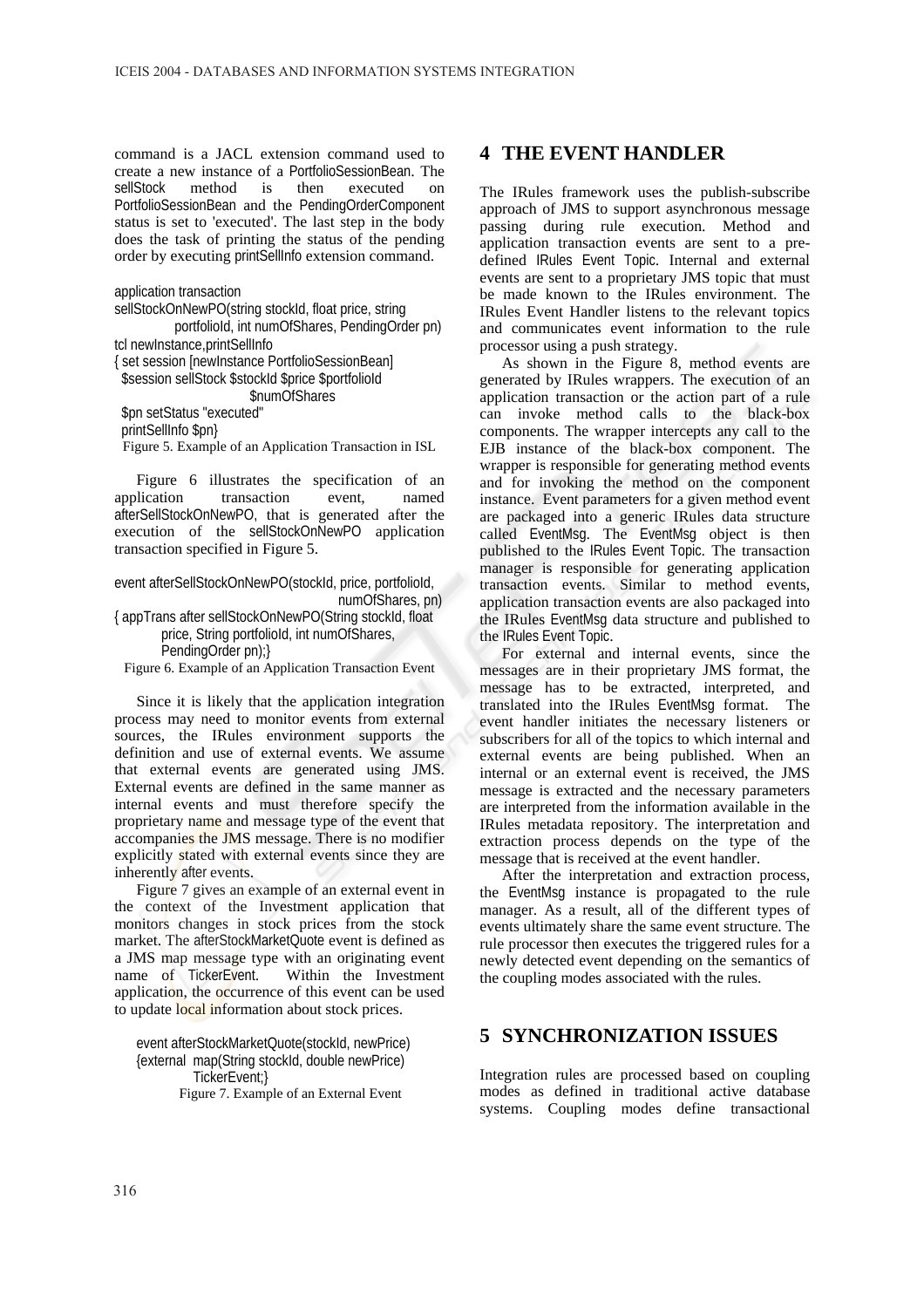behavior for rule execution. The IRules system supports four coupling modes (Jin et al., 2002): *immediate synchronous* (the condition of a rule must be executed as a nested transaction immediately after an event is raised), *immediate asynchronous* (same as immediate synchronous except that the rule and triggering transaction are processed concurrently), *deferred* (condition evaluation occurs at the end of the outermost transaction in which a rule is triggered), and *decoupled* (a new top-level transaction is created for processing a rule). The coupling mode of interest in this paper is the immediate synchronous coupling mode, which results in a nested execution structure where the triggering transaction suspends while the triggered rule executes as a sub-transaction. IRules must suspend the transaction that executes the triggering event and release the suspended transaction when rule execution completes.

Consider the case of method events. An IRules wrapper wraps each black-box instance and acts as a proxy to the black-box. Since the EJB component model does not allow threading and does not support primitives for a blocking mechanism, there is no built-in mechanism for suspending method execution to allow for rule execution. A synchronization process has been implemented as part of this research to coordinate the execution of methods on components with the execution of rules

by the rule processor. Since any method of a component executes in the context of a transaction within IRules, the transaction identifier that represents the IRules transactional context is used to help generate a semaphore for the synchronization process. The transaction identifier alone, however, is not sufficient for the creation of a semaphore since the JACL interpreter for executing ISL transactions allows multi-threading. As a result, two or more methods on components within one transaction can be called concurrently by the JACL interpreter.

We associate a counter, initialized to zero, with the transaction identifier to create a ResourceSemaphore object as a pair  $(t_i, c_{ii})$ , where  $t_i$ is the transaction identifier and  $\vec{c}_{ij}$  is a counter for the execution of methods within *ti*. The ResourceSemaphore  $(t_i, c_{ij})$  is used to provide a unique event identifier, known as the EventId, across all of the distributed components that execute within the IRules environment. The EventId is used to coordinate the suspension of a wrapper for a specific method execution with the execution of immediate rules in response to before and after events.

JavaSpaces has been used to implement the synchronization process. A **take** operation provides a way to remove an object from the JavaSpaces persistent store. The **take** operation is a blocking operation that will wait until an object matching a template is found. A ResourceSemaphore with a



Figure 8: Events in the IRules Environment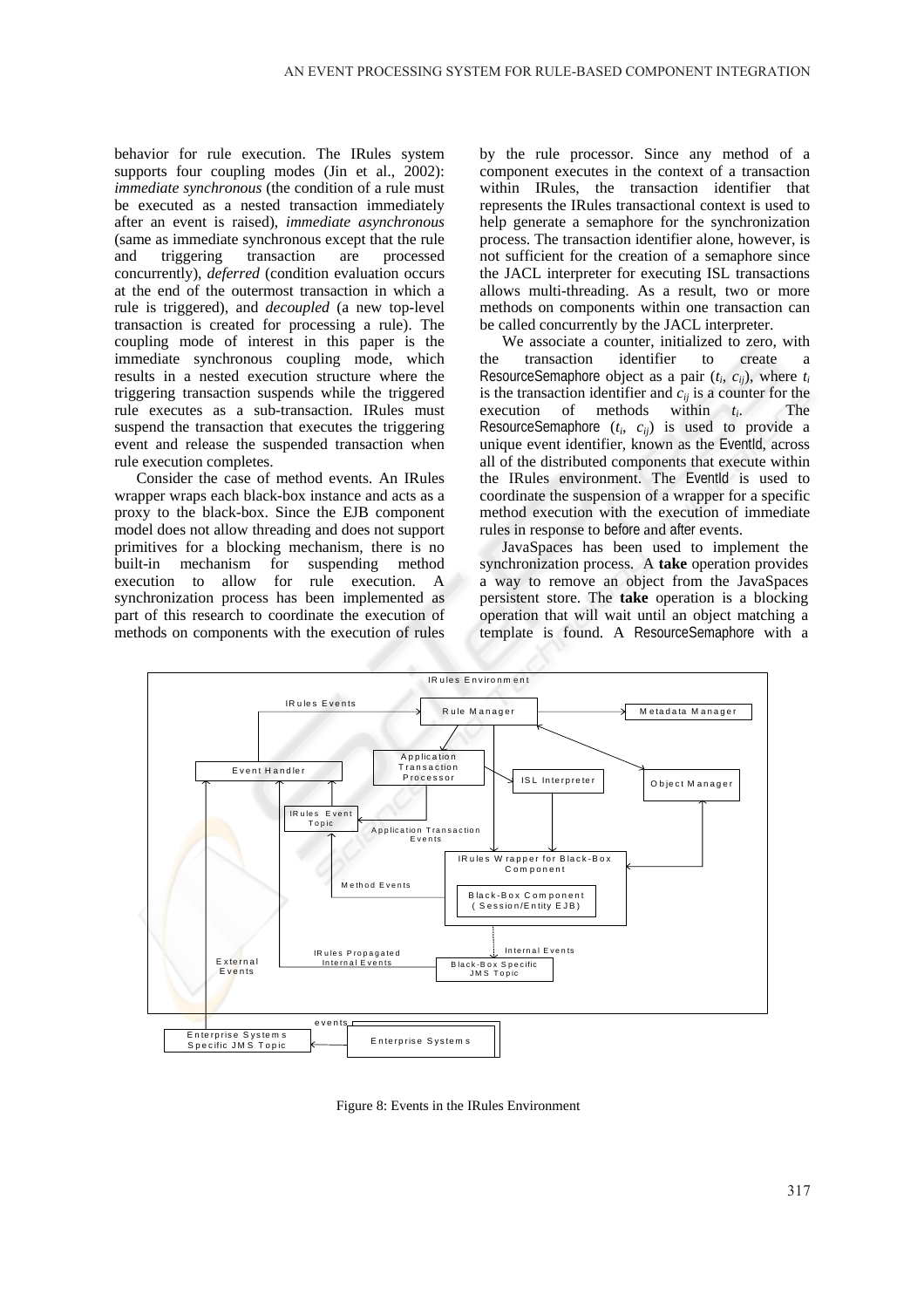transaction identifier and a counter initialized to zero is placed into JavaSpaces at the start of a transaction. The wrapper generating the before event must use a **take** operation to access the ResourceSemaphore and to create a unique EventId object. When the ResourceSemaphore object is retrieved, the counter of the object is incremented and the modified ResourceSemaphore is written back to the JavaSpace to prevent unnecessary waiting for the concurrent execution of multiple methods within the same transaction. Since the ResourceSemaphore object is unique for each transaction and method within a transaction, deadlock cannot occur.

The EventId object is used as the synchronization object for the suspension and release of the wrapper execution. The EventId is packaged along with an EventMsg and sent to the IRules Event Topic. The event handler detects the event and propagates the information to the rule processor. The rule processor executes the immediate rules for the particular event. When the rule execution is completed, the rule processor notifies the wrapper that it can continue by writing the EventId back into the JavaSpace. The wrapper, which has been waiting during the rule execution by executing a **take** operation on the EventId, succeeds in retrieving the EventId and returns from the blocking operation. The synchronization process for after events is similar to before event processing, with the full details of the algorithm in (Kambhampati, 2003).

We have tested the event service and rule execution modules using the synchronization process for the investment example. We have also evaluated the performance of event detection for the four different types of IRules events. Detection time for application transaction and method events is measured as the duration from event occurrence to the time that the rule manager receives the event. Method event detection is more time consuming than application transaction event detection. Both types of event detection must query the metadata to determine the need to generate before and after events. Metadata access from component wrappers, which are also implemented as EJB components, is more time consuming than Java method calls to the metadata in the detection of application transaction events. The detection of internal and external events is measured differently from that of method and transaction events. The detection time of internal and external events is the duration required to wrap an event and push the event to the rule manager once the event handler gets events from JMS. The detection of internal and external events varies according to the data type of the message. Detection for the map type, for example, is slower than the stream data type.

### **6 RELATED WORK**

Several event processing/distributed rule systems are related to our research. In (Carzaniga, 2001), the authors describe a general-purpose, Internet-scale notification service called SIENA. Unlike SIENA, the IRules project concentrates on integration of transactional context along with events to develop distributed applications. JEDI (Cugola et al., 2001) supports an object-oriented infrastructure for the development and operation of event-based systems, also based on active rules. IRules differs from JEDI by coordinating the generated events with application transactions, thus allowing for seamless integration instead of intermixing reactions to events with application logic.

 In (Collett et al., 1998), the authors introduce dimensions to characterize event definition, detection, production, and notification for event services in active database systems, where the producers and consumers communicate via the CORBA push and pull protocols. There is no mention of a rule execution service for active rules as in the work presented in this paper.

In (Liebzig et al., 2000), the authors present a CORBA-based transaction and notification service  $X<sup>2</sup>TS$  as part of a larger project for unbundling the concepts of active object systems. In (Cilia et al., 2001), the authors propose an architecture to move active functionality from centralized to open distributed heterogeneous environments using the results of  $X^2TS$  to allow for different coupling modes. Unlike IRules,  $X^2TS$  requires eventconsuming active objects to pre-register as a group with the triggering transaction so that a call-back mechanism can be invoked by consumers to release the event producer in support of an immediate coupling mode. The authors state the desire to explore a declarative means to introduce the concept of active objects into the CORBA object model.

The research in (Benatallah et al., 2002) has developed an approach known as SELF-SERV (composing wEb accessible information & business sERVices) for declarative composition of dynamic web services in a peer-to-peer architecture. ECA rules are used in SELF-SERV to control state transitions. In IRules, integration rules play a more direct role in the design of the application integration logic.

## **7 SUMMARY**

This paper has presented an original approach to enhancing black-box components with the specification and generation of events, including a